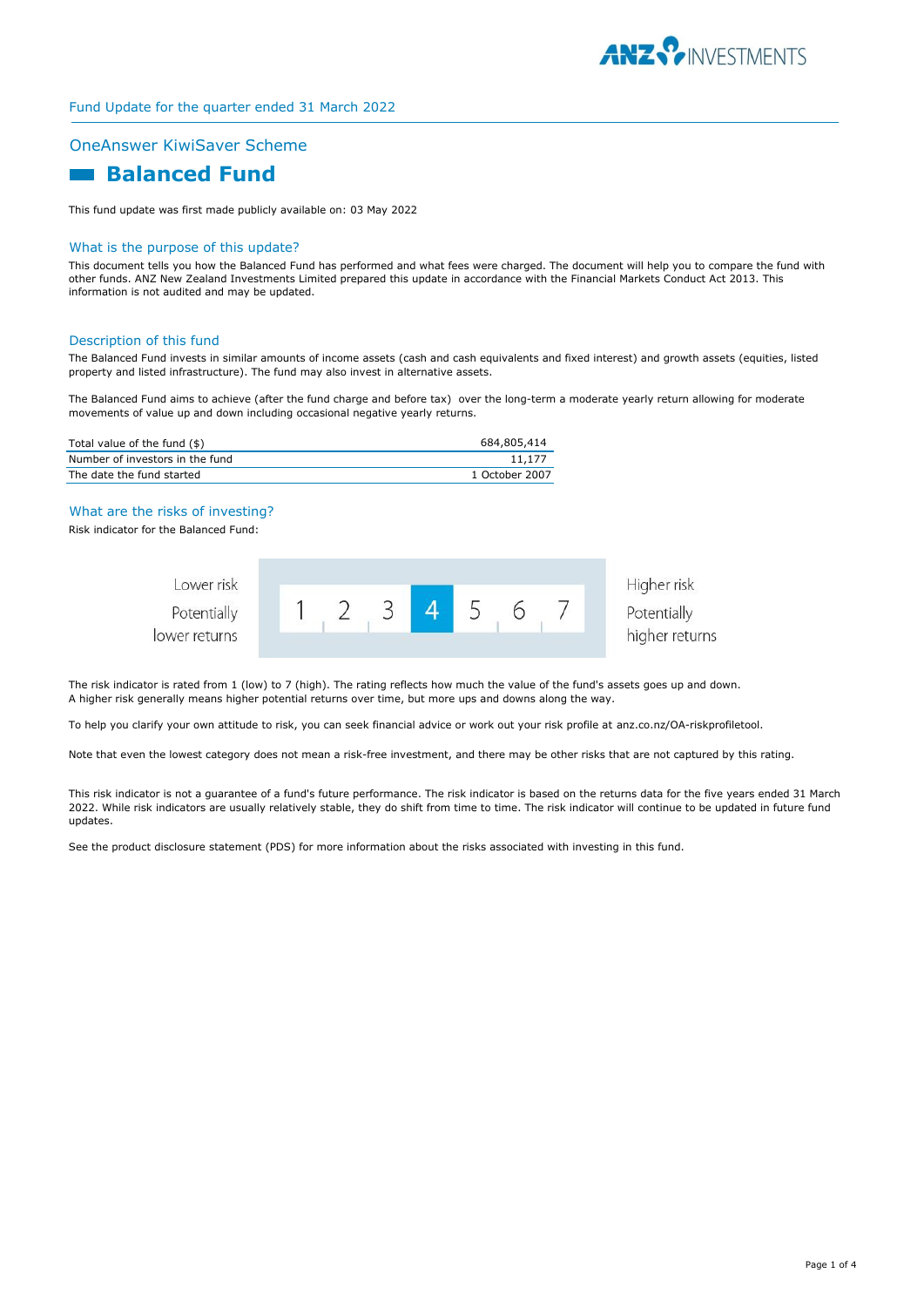# How has the fund performed?

|                                               | Average over past |           |  |
|-----------------------------------------------|-------------------|-----------|--|
|                                               | five years        | Past year |  |
| Annual return                                 |                   |           |  |
| (after deductions for charges and tax)        | 5.72%             | 1.92%     |  |
| Annual return                                 |                   |           |  |
| (after deductions for charges but before tax) | $6.66\%$          | 2.24%     |  |
| Market index annual return                    |                   |           |  |
| (reflects no deduction for charges and tax)   | 6.85%             | 2.40%     |  |

The market index annual return is calculated using the target investment mix and the indices of each asset class.

Additional information about the market index is available in the statement of investment policy and objectives on the offer register at www.discloseregister.companiesoffice.govt.nz.



### **Annual return graph**

This shows the return after fund charges and tax for each of the last 10 years ending 31 March. The last bar shows the average annual return for the last 10 years, up to 31 March 2022.

**Important:** This does not tell you how the fund will perform in the future.

Returns in this update are after tax at the highest prescribed investor rate (PIR) of tax for an individual New Zealand resident. Your tax may be lower.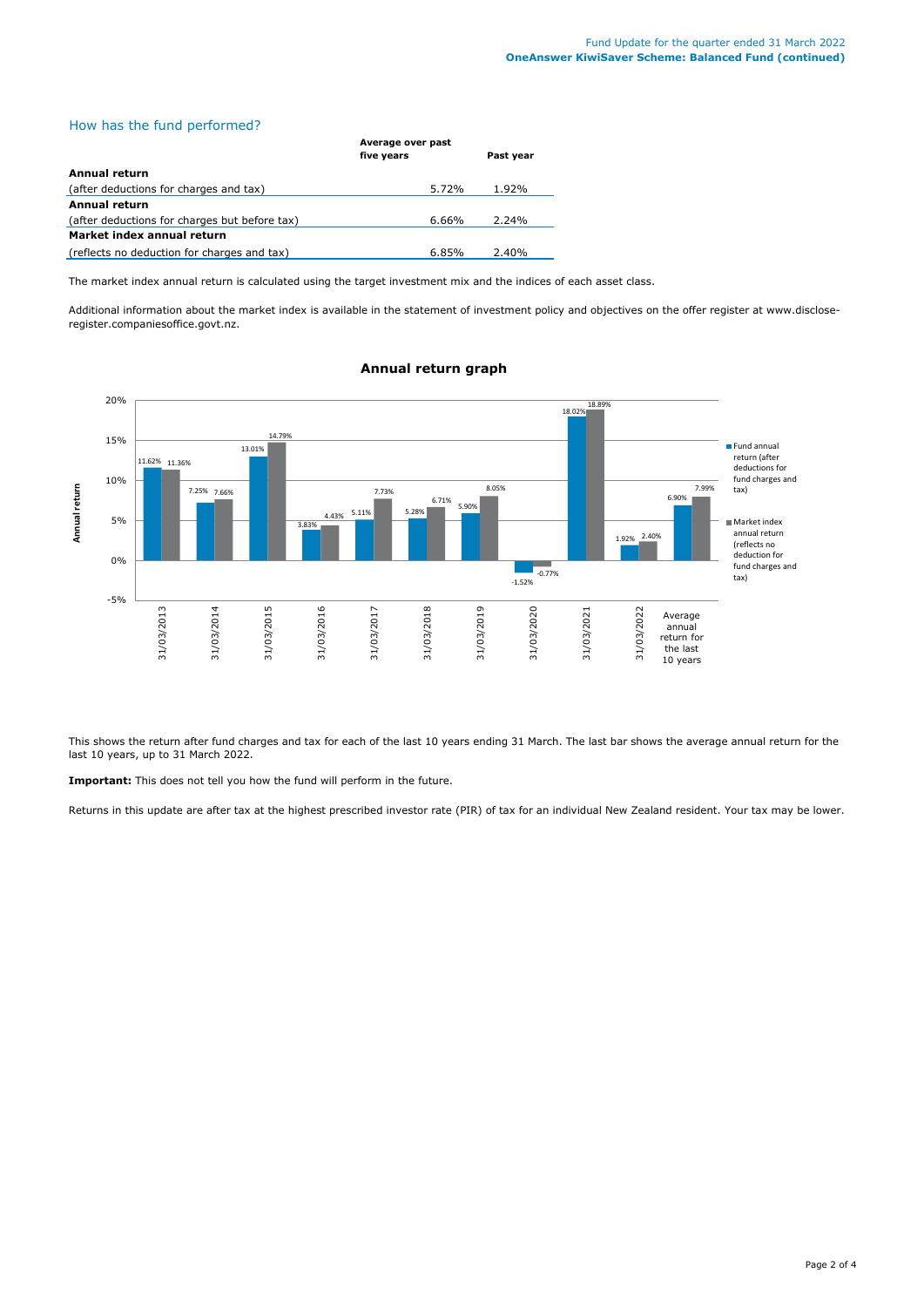# What fees are investors charged?

Investors in the Balanced Fund are charged fund charges. In the year to 31 March 2021 these were:

|                                             | % of net asset value |
|---------------------------------------------|----------------------|
| Total fund charges <sup>1</sup>             | 0.95%                |
| Which are made up of:                       |                      |
| Total management and administration charges | $0.95\%$             |
| Including:                                  |                      |
| Manager's basic fee                         | $0.90\%$             |
| Other management and administration charges | 0.05%                |
| Total performance based fees                | 0.00%                |
|                                             |                      |

|                             | Dollar amount per investor |
|-----------------------------|----------------------------|
| <b>Other charges</b>        |                            |
| Membership fee <sup>2</sup> | \$18                       |

Investors are not currently charged individual action fees for specific actions or decisions (for example, for withdrawing from or switching funds). See the PDS for more information about Scheme fees.

Small differences in fees and charges can have a big impact on your investment over the long term.

# Example of how this applies to an investor

Sarah had \$10,000 in the fund at the start of the year and did not make any further contributions. At the end of the year, Sarah received a return after fund charges were deducted of \$192 (that is 1.92% of her initial \$10,000). Sarah also paid \$9.00 in other charges. This gives Sarah a total return after tax of \$183.00 for the year.

### What does the fund invest in?

### **Actual investment mix<sup>3</sup> Target investment mix<sup>3</sup>**

This shows the types of assets that the fund invests in. This shows the mix of assets that the fund generally intends to invest in.